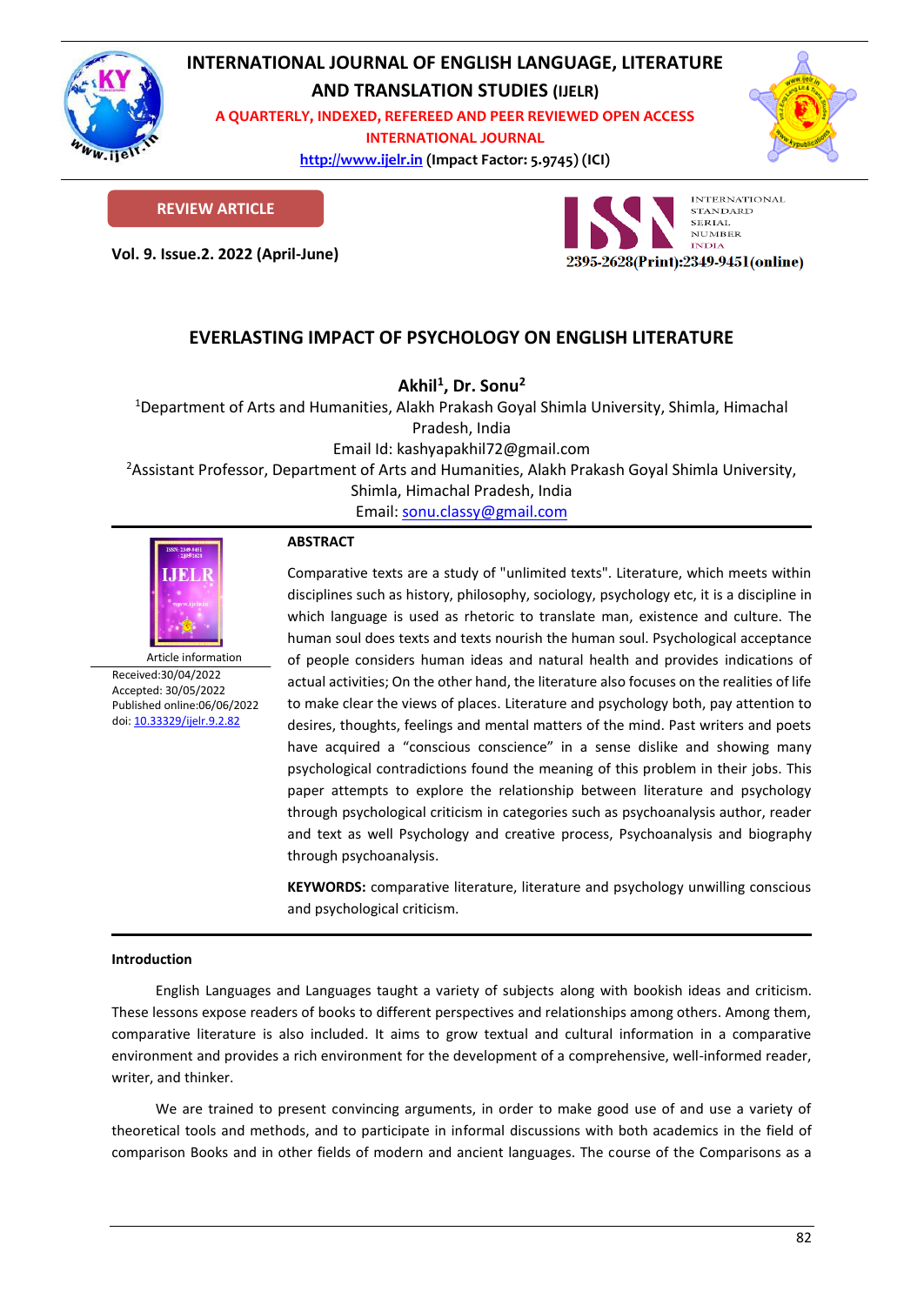Discipline was slow and arduous and faced literature study and cultural expression in all languages, nationalities, and disciplines boundaries.

Comparative literature "plays a similar role in international research relationships, but works with languages and cultures of art, understanding cultures' from inside. It is a field that divides its categories of staff who read books at national borders, across periods of time, in all languages, genres, cross-border between books and so on fine art (music, painting, dance, film, etc.), and in all forms (literary and psychological, philosophy, science, history, architecture, social, political, etc.). In short, a comparison books are a limitless subject. The first idea for this term paper was read this course again it was because of the fulfillment that is part of this process. Therefore, this research is focused on the literature as well mental functioning; what is the relationship between literature and psychology and comparative literature history? In general, comparative literature cannot be separated from other categories.

#### **Literature review**

Literature and psychology are two branches of science that study the human soul. Psychology explores how people behave and their causes while literature reveals a person's character through fiction. These two lessons in human behavior are related and beneficial.

And the basic block of the relationship between books and psychology is a written book works. Literary works educate people and describe their inner world and all its aspects. The reason is that simultaneous writing is a product of a certain attitude.

At the same time, Jung noted, and so did psychology provide insight into the scriptures by examining psychological processes. Psychology studies are directed to existing books, texts and texts presented by Freud and continued with other prominent theorists such as Adler, Jung, Lacan, Fromm, Klein. Likewise, writers and scholars such as UN. Holland, Lev Tolstoy, Fyodor Dostoevsky and Virginia Woolf contributed psychology of books.

Writing benefits from psychology in terms of successful introduction of characters, expressing their feelings, and bringing the reader to the human psychological level literally. Psychology and the study of books come together in their focus on fantasies, emotions and people the soul. There is therefore a two-way relationship based on the interrelated communication between the books as well psychology, in the form of an examination of the work of writing on psychological resources as well discovering psychological facts in writing work. Psychological content comes from a wide variety of genres, from poems to short stories, play games and novels. However, the clearest reference to the human mind is found in psychological novels deal with internal human experiences, thoughts, feelings, emotions and internal access. Centuries ago, Aristotle coined the term for books face-to-face psychology: catharsis (mental or emotional cleansing).

In the meantime, literary and psychological literature has been compiled by various authors, philosophers, critics, or by many techniques or movements. Not only was it a catastrophe combining genetics and the production of literature, but it was also novels, poems, a short story and even some psychological ideas that brought the psyche and the books together.

Apart from literature and psychology no other branch of science has become heavily involved in the study of the relationship between the human body and the soul and to resolve problems, to make efforts to define relationships according to certain rules, to know the mysterious aspects of the human soul and its unconscious places through long periods of time and detailed travel: at the same time both branches have been experiencing difficulties in their presence between art and science for almost a century. Although approaching works of literature and scientific data on psychology is the result of 19th-century positivism, a relationship between the two categories mentioned goes back to the Ancient Greeks.

Thus, Freud to his own the work called Creative Writers and Day-Dreaming makes for a powerful model of books process. According to those model writers they are happy with the desires, their desires know nothing they have been enriched since childhood and built on a writing style that can convince the audience. Using that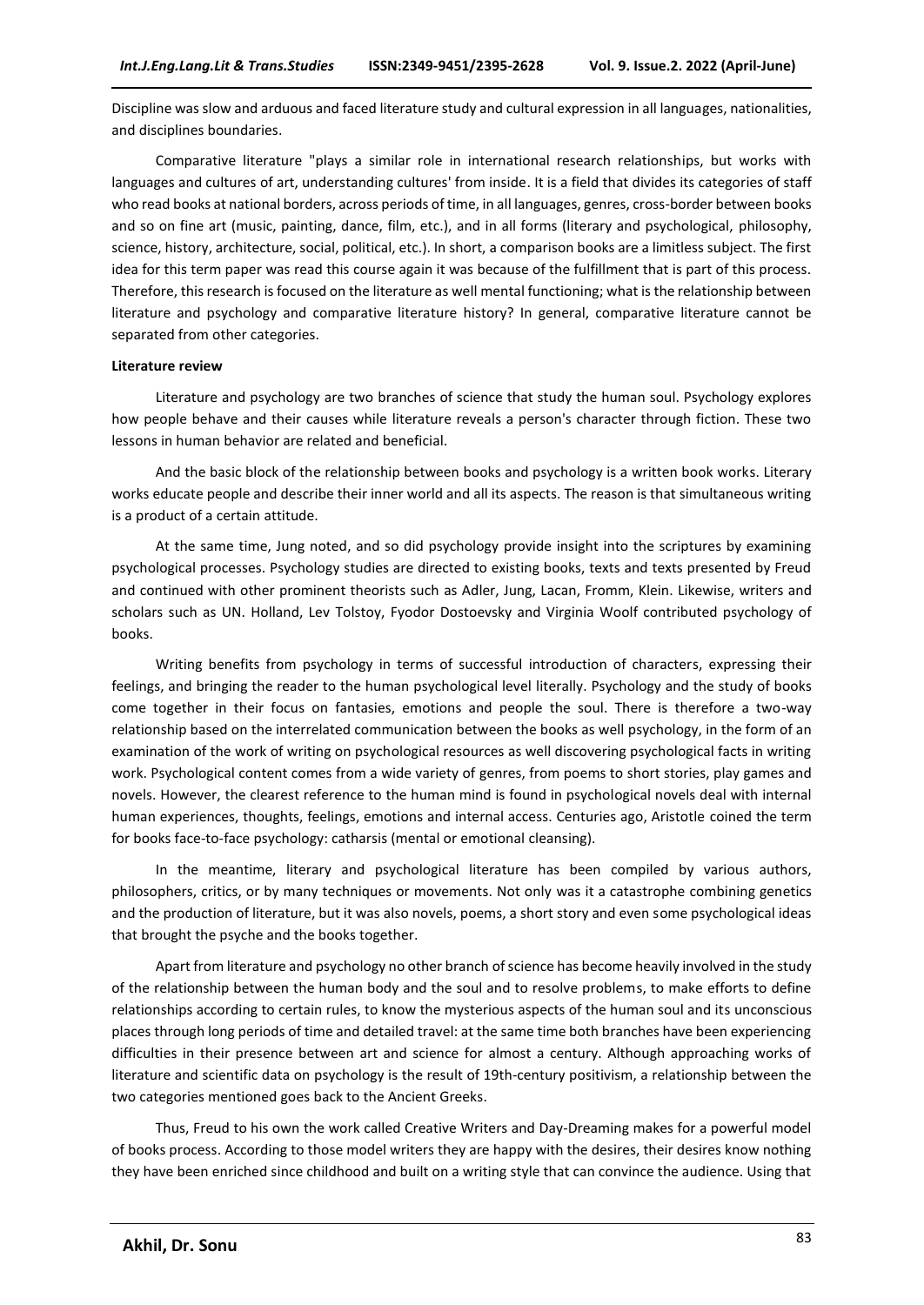model Freud wrote a lengthy review of Leonardo Badegül Can Emir Da Works by Vinci and Dostoevsky; interpreted dreams in Jensen Gradiva's book and at the same time in this way he analyzed the characters of the Hamlet genre.

It is well known that literature is an important source of promoting the science of psychology which attempts to explain human emotions, behavior, and psychological processes from science vision.

According to N. Holland (1990, p. 34) literature played a major role in Freud's discovery of psychoanalysis. It would be wrong to say that psychologists benefit from them studying literature in their analysis of specific concepts, events and ideas (Naykı, 2014,k. 9). Each character in the books is eligible as a case study for psychology.

It was Samuel Richardson who held the previous features of the beloved novel and the first light of a psychological novel about his Pamela. It was James who borrowed the stream of the method of knowing from psychology and he introduced it to be utilized in books, and so on cunningly employed by James Joyce in Ulysses and Virginia Woolf in Mrs. Dalloway.

Charles Dickens, with his famous industrial novel Great Expectations, showed off well-crafted practices of mental reality. George Bernard Shaw's Pygmalion was named after man of Pygmalion mythology, and the name was changed to Pygmalion the effect of emphasizing material things related to the functioning of the mind and the functioning of men.

A century before Sigmund Freud, the father of psychoanalysis, performed his psychoanalytic visionary development, English poet William Wordsworth wrote about nature and caring, "The child is the father of Man." It has been reported that from birth-to-birth physical maturation occurs (e.g. in earlier centuries, it developed only in the 20th century with the discovery of Sigmund Freud in a psychiatric testing facility. Psychological content in literary works covers a wide range of Genres from the poem to the short story, from the novel to the play, yet the most open description of the human mind can be seen in novels. Not. Only Freud (1856-1939) studied psychology related to literature, literary works and literary critics; studies during this area were conducted after him by other leading psychologists.

Psychological analysis of text content is done based on the four main points mentioned by Abrams. Psychological literature research is mainly aimed at studying the influence of society emotional states, thoughts and behaviors of characters in a story or novel, the character analysis, process of book works and creative psychology. The water source for the automatic flow of the legend was James Joyce, an Irish novelist, who is the image of the Artist as a young man expressing mental growth and knowledge artist on five different levels: feeling, emotions, body, love, religious love and finally the level of intellectual awareness. He was told about the amazing use of language; this the novel represents the evolution of modern English mythology.

Psychoanalysis provided valuable resources in three areas of literature research: 1) itself, 2) studying the creative process in literature, and 3) in writing biography. In addition, this helps to illuminate the tangential text problem which is very important in the field of aesthetics: student-work relationship.

# **Psychology and criticism**

Two notable methods exist in written criticism, and both are widely used today in elegies of a given text, a) the study of psychological objects within the work itself, without discussion these in any way the origin or history of the work; b) possible reading of a myth archetypal patterns in work.

Psychoanalytic criticism of texts is based on the argument that if texts are the expression of author's persona, personal behavior must be analyzed to find the connection to the conscious and unconscious elements of the mind. There are three stages to development of psychological criticism of literature.

The first is the author's psychological research. According to Ernest Jones, author attitude affects his work because the purpose of art is secreted to satisfy the forbidden desire of infants.